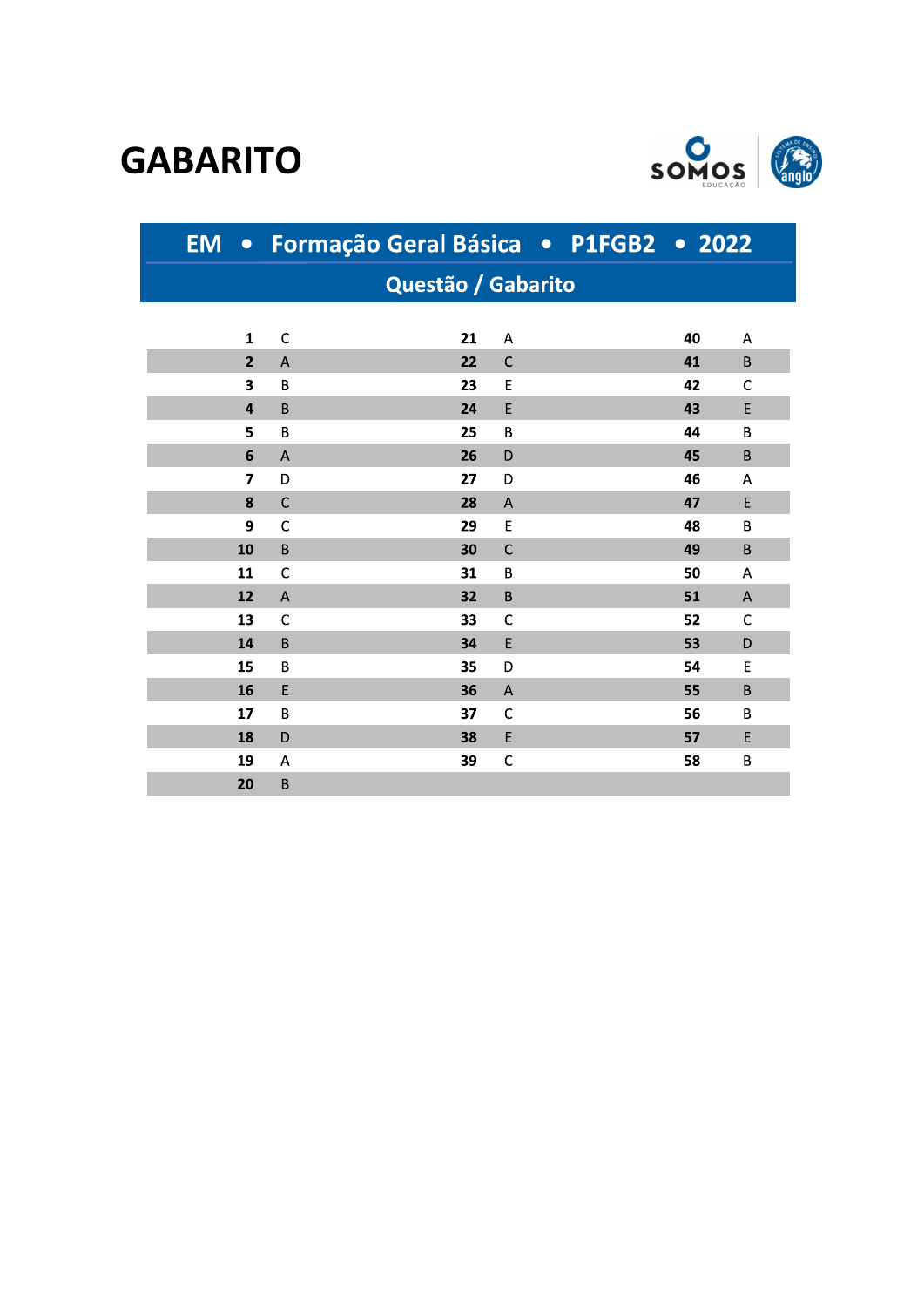

## P-1 - Formação Geral Básica

 $2^{\underline{a}}$  série

# TIPO

# **RESOLUÇÕES E RESPOSTAS**

## **LÍNGUA PORTUGUESA**

#### QUESTÃO 1: Resposta C

O termo "virótico", em seu sentido original, indica o que é próprio dos vírus (tal como viral). No contexto, porém, o termo é usado para se referir a mensagens de ampla divulgação em redes sociais.

#### Semana: 2

Módulo: 1

Setor: Análise Linguística

#### QUESTÃO 2: Resposta A

Em "Que o empoderamento das pessoas com deficiência estimule um processo de evolução social mais justo", a articulista manifesta seu desejo por igualdade, discutido ao longo do fragmento.

#### Semana: 3

Módulo: 2

Setor: Análise Linguística

#### QUESTÃO 3: Resposta B

Com base no substantivo "poder", forma-se por parassíntese o verbo "empoderar". Esse termo é base para, por derivação sufixal, formar-se "empoderamento".

#### Semana: 2

Módulo: 1

Setor: Análise Linguística

#### QUESTÃO 4: Resposta B

O neologismo presente na charge é o termo "coitadismo", formado por derivação sufixal ("coitado" + "-ismo").

#### Semana: 2

Módulo: 1

Setor: Análise Linguística

#### QUESTÃO 5: Resposta B

O substantivo "venda" é usado para nomear o ato de vender, sendo, portanto, o nome da ação. A partir dessa noção, não é difícil perceber que se trata de um termo cuja origem é um verbo (vender), que sofre redução de tamanho, com a eliminação do sufixo -r. Temos, dessa forma, um substantivo que se derivou de um verbo por meio de um mecanismo de redução do tamanho da palavra original.

Semana: 1 e 2

Módulo: 1

Setor: Análise Linguística

#### QUESTÃO 6: Resposta A

O termo "premiunização", formado por derivação sufixal a partir de "premium", está relacionado a um tipo específico de elitização: como o contexto faz perceber, o termo se refere ao acesso que as classes mais baixas têm a determinados bens de consumo que outrora já foram consumidos por grupos mais seletos que pagaram caro por eles.

#### Semana: 1 e 2

Módulo: 1

Setor: Análise Linguística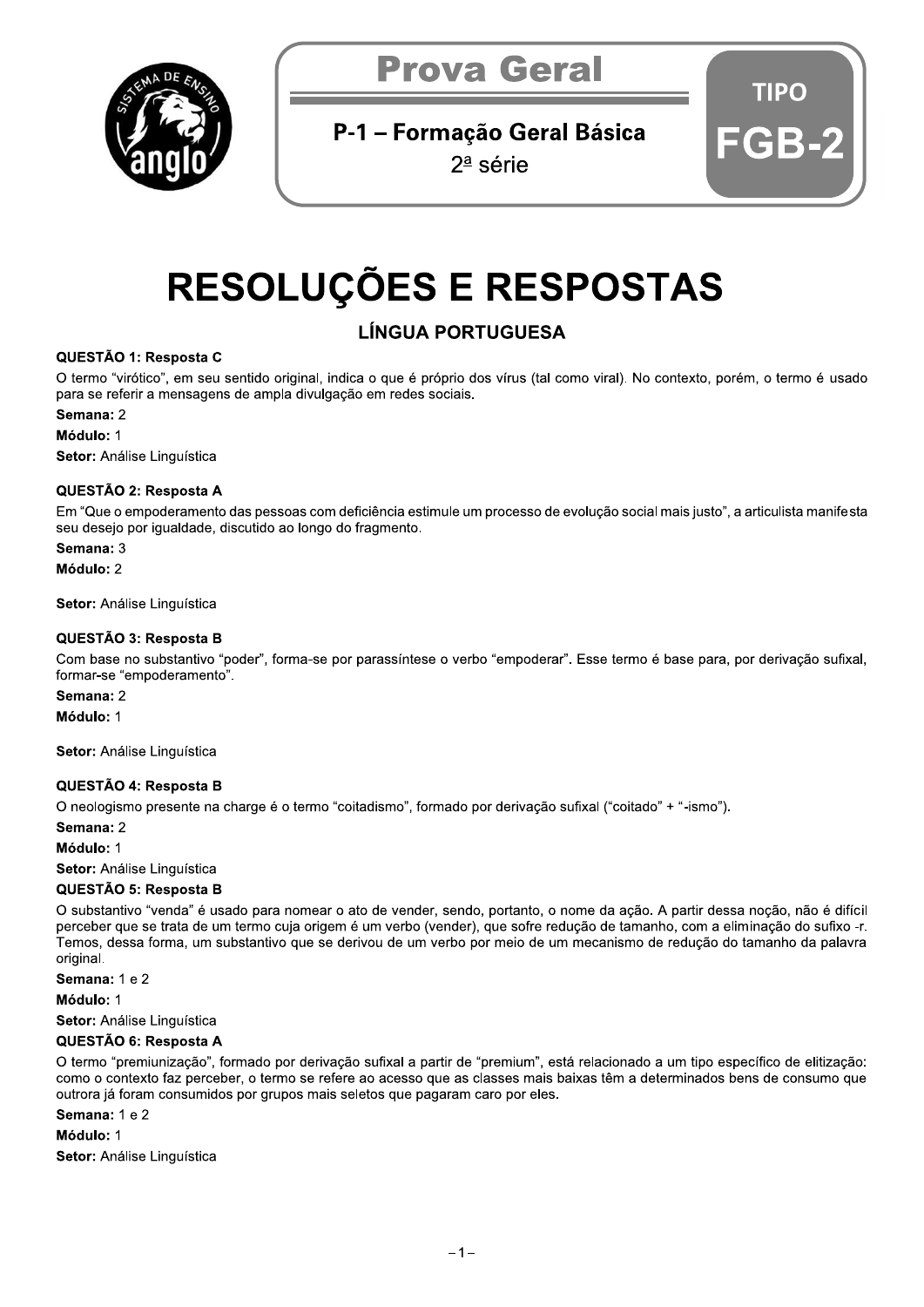#### QUESTÃO 7: Resposta D

O verbo "insistir", quando conjugado no presente do subjuntivo, apresenta tema em -a: que eu insista, tu insistas, ele insista, nós insistamos, vós insistais, eles insistam. Nas demais, os tempos e formas verbais são os seguintes: "Explica": presente do indicativo; "Pensavam": pretérito imperfeito do indicativo; "Teriam": futuro do pretérito do indicativo; "Aumentado": gerúndio.

Semana: 3

Módulo: 2

Setor: Análise Linguística

#### QUESTÃO 8: Resposta C

O tal fato, que virou notícia de jornal ("O restaurante, ao que se disse no jornal, levantou-se como uma só pessoa."), está no sétimo parágrafo. Almira perguntava, de boca cheia, por que a amiga chegara atrasada àquele almoço. Foi quando Alice a surpreendeu com um tiroteio verbal. Cansada daquele tipo de insulto - tacharem-na de gorda -, e que há muito a atormentava ("Foi então que Almira comecou a despertar"), ela enfia o garfo que tem nas mãos no pescoco da colega ("E, como se fosse uma magra, pegou o garfo e enfiou-o no pescoço de Alice.").

Semana: 2

Módulo: 1

Setor: Producão Textual

#### QUESTÃO 9: Resposta C

O texto é narrativo, pois apresenta uma situação concreta e particularizada, com progressão temporal (isto é, a partir de uma sucessão de transformações).

#### Semana: 2

Módulo: 2

Setor: Produção Textual

#### QUESTÃO 10: Resposta B

Os argumentos a que se refere são os de Ptolomeu. Para entender os referidos argumentos, é necessário lembrar os pressupostos contidos nesse período.

Semana: 3

Módulo: 1

Setor: Produção Textual

#### QUESTÃO 11: Resposta C

O movimento parnasiano destacou-se como uma expressão artística que buscava a arte pela arte e a pureza verbal e estética. O texto crítico de Antonio Candido refere-se ao movimento, destacando algumas de suas principais características, como a "atenuação do sentimentalismo", a "ausência quase completa do interesse político" e a "expressão de tipo plástico".

Semana: 1

Módulo: 1

Setor: Literatura e Arte

#### QUESTÃO 12: Resposta A

O texto de Olavo Bilac valoriza o trabalho poético enquanto "arte pura", distanciada do "estéril turbilhão da rua"; ao passo que o soneto de Antero de Quental chama o poeta para participar dos enfrentamentos sociais, considerando-o um soldado que deve colocar sua palavra poética à serviço da "voz das multidões"

Semana: 1

Módulo: 1

Setor: Literatura e Arte

#### QUESTÃO 13: Resposta C

A catedral apresentada no poema é um ponto de referência para o eu lírico que a observa em diferentes momentos do dia. Sua imagem é alterada em função da passagem do tempo e da alteração de luz e do contraste do céu na paisagem. Ainda que essas alterações possam guardar relação com o estado de espírito do eu que observa, a atmosfera em torno tem importante influência. A relação com os pressupostos simbolistas está na referência à religiosidade (comum entre os autores do período) e na sugestão de imagens marcadas pela sensorialidade.

Semana: 2

Módulo: 1

Setor: Literatura e Arte

#### QUESTÃO 14: Resposta B

Tanto o poema simbolista como a tela impressionista representam a realidade permeada pela subjetividade dos artistas. O Simbolismo é conhecido como a "arte da sugestão" e seus textos não se dedicam às causas sociais e tampouco a registros objetivos. Pode-se dizer o mesmo em relação ao Impressionismo, marcado, como o próprio nome indica, pela representação das impressões do artista ao observar as situações ou objetos sob determinada perspectiva.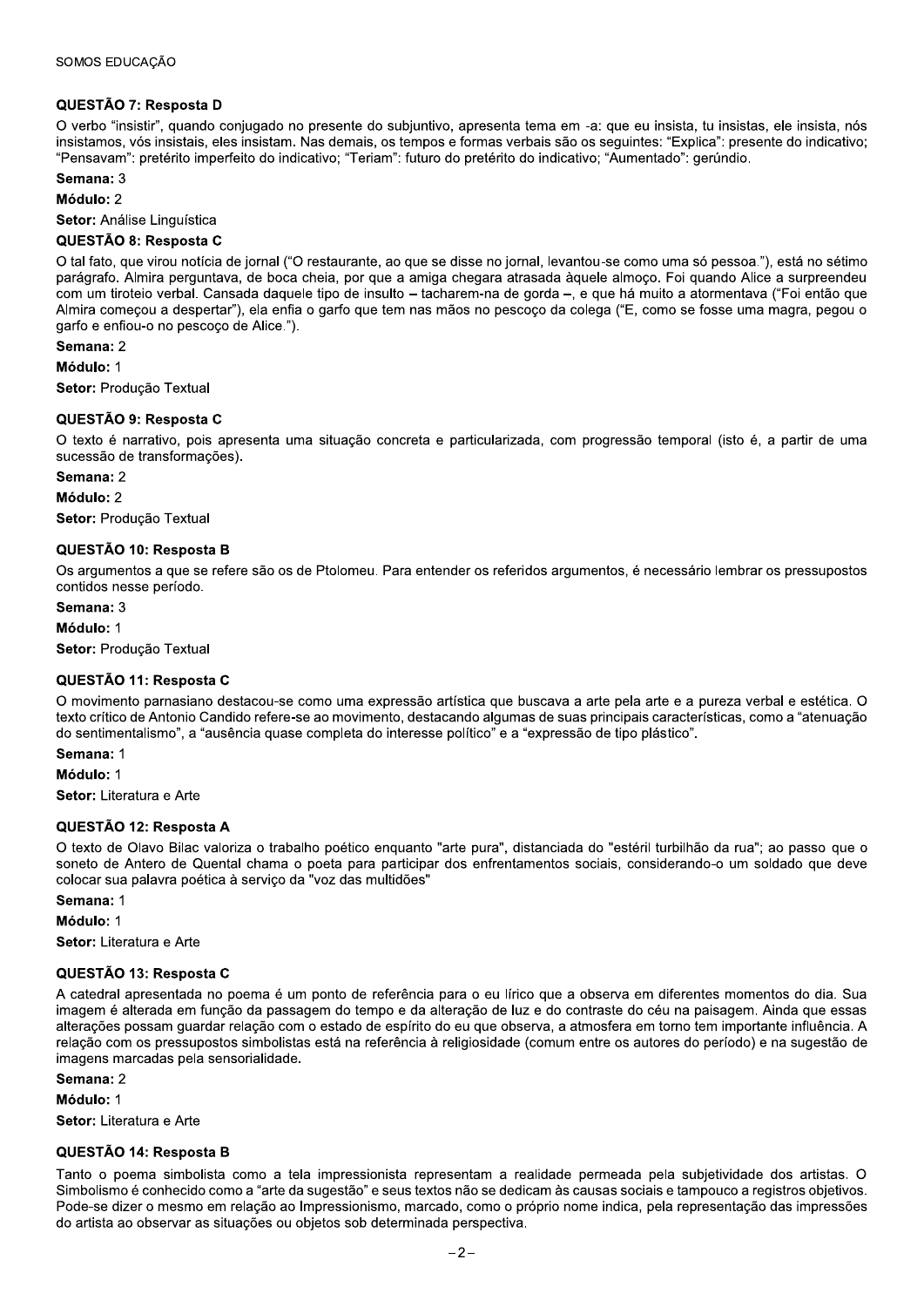Semana: 2 Módulo: 1 Setor: Literatura e Arte

#### QUESTÃO 15: Resposta B

O cárcere (prisão) a que o eu lírico se refere no poema está inscrito em um plano abstrato em uma área espiritual. A afirmação "toda a alma", no primeiro quarteto, reforça a ideia de que todos nós estamos, indiscriminadamente, sujeitos a esse mesmo tipo de aprisionamento, independentemente de questões políticas e sociais. A abordagem de aspectos espirituais abstratos é parte dos pressupostos da estética simbolista a que pertence o poema.

Semana: 2

Módulo: 1

Setor: Literatura e Arte

#### QUESTÃO 16: Resposta E

Os dois textos destacados retratam a parte final da luta que culminou na destruição da cidadela de Canudos. No primeiro, a intenção de Euclides da Cunha é enfatizar a bravura dos sertanejos, que não se renderam e resistiram até o completo esgotamento. No segundo texto, o autor procura caracterizar os sertanejos como fanáticos e bandidos, e a luta encetada como ato de completa loucura

Semana: 3

Módulo: 2

Setor: Literatura e Arte

## **LÍNGUA INGLESA**

#### QUESTÃO 17: Resposta B

Trata-se de uma oração no passado indeterminado.

Semana: 2 e 3

Módulo: 1

Setor: Único

#### QUESTÃO 18: Resposta D

Encontra-se em "Aristotle had a surefire formula: make love in the north wind to conceive a male child and in the south wind for a girl. Hippocrates had his own prescription – tie a string around the right testicle to stimulate the production of male seed, or the left, if a daughter is sought.".

#### Compreensão de texto

Setor: Único

#### QUESTÃO 19: Resposta A

Encontra-se no seguinte trecho do texto: "In recent years scientists have attempted to take up where the philosophers and alchemists left off.".

#### Compreensão de texto

Setor: Único

#### QUESTÃO 20: Resposta B

Lê-se em "While these theories have vanished into folklore many prospective parents remain attracted by the idea that they might be able to choose the sex of their children.".

Compreensão de texto

Setor: Único

#### QUESTÃO 21: Resposta A

"Ainda estamos esperando por Bill. Ele ainda não chegou." (passado indeterminado)

Semana: 2 e 3

Módulo: 1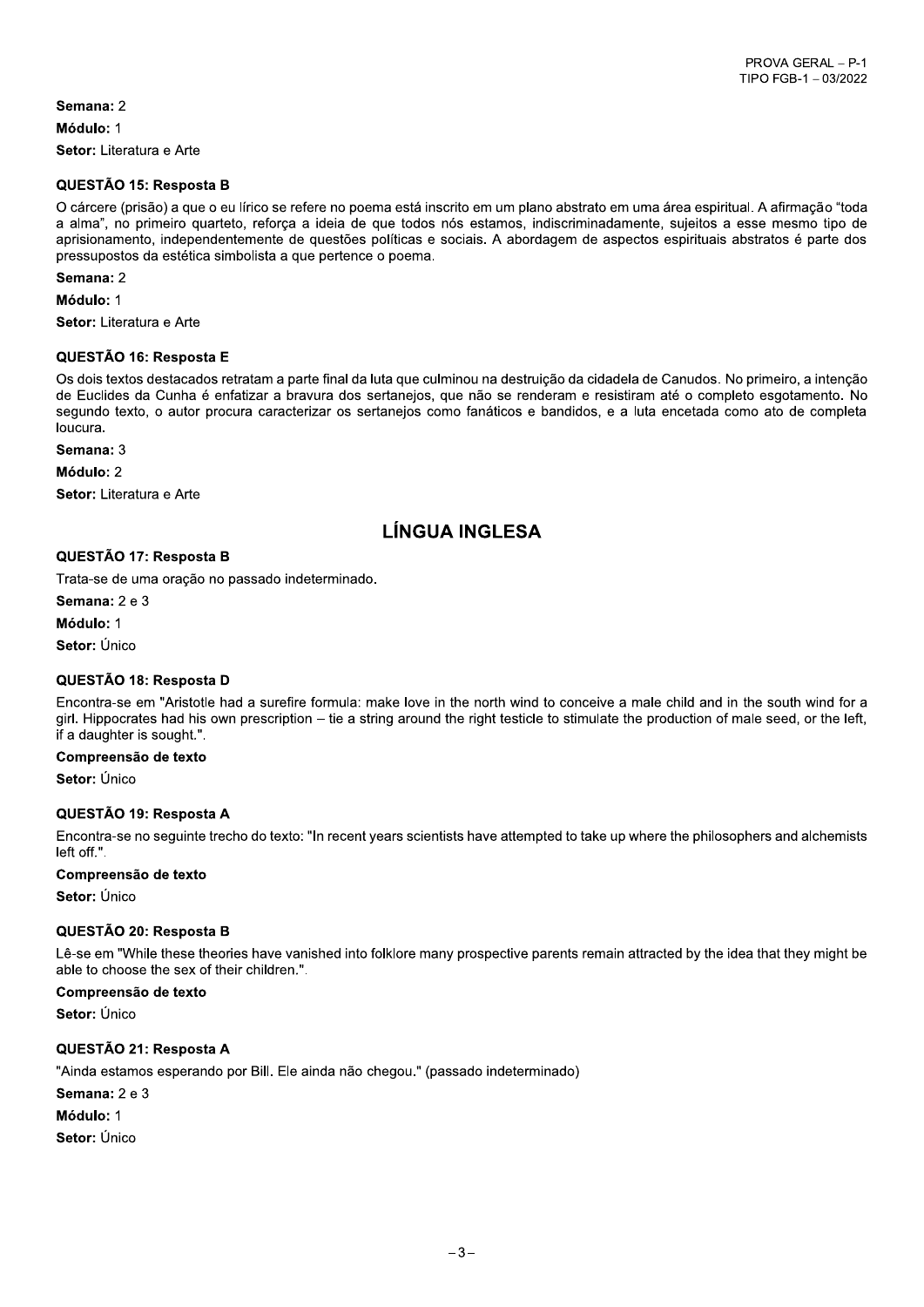## **GEOGRAFIA**

#### QUESTÃO 22: Resposta C

A política mencionada no artigo está associada à teoria neomalthusiana, que defende o controle populacional para os países superarem a condição de pobreza.

Semana: 3

Módulo: 3

Setor: Único

#### QUESTÃO 23: Resposta E

O neoliberalismo prega a diminuição do papel do Estado na economia. Para isso, as práticas recorrentes são a privatização das empresas estatais, a abertura da economia para o comércio exterior (importações e exportações), desregulamentação do sistema financeiro e flexibilização da legislação trabalhista. O discurso é que a autorregulação do mercado e a maior liberdade dos agentes econômicos e financeiros levariam ao maior crescimento da economia.

Semana: 1

Módulo: 1

Setor: Único

#### QUESTÃO 24: Resposta E

A concentração de empresas de informática, softwares e redes sociais nos Estados Unidos, além da infraestrutura, a exemplo de instalações de armazenagem e conexão, faz que o país tenha um assimétrico poder econômico e também geopolítico em relação às demais potências. É perceptível a grande concentração desses fixos em razão do tamanho das conexões apresentadas no mapa.

Semana: 1

Módulo: 1

Setor: Único

#### QUESTÃO 25: Resposta B

A globalização tem como principais características a forte integração econômica e cultural entre os países, em razão dos meios de comunicação velozes. Essa integração cultural permite a formação de uma consciência global. Além disso, a integração econômica gera a maior convergência de preços e mercados pela diminuição de barreiras comerciais.

Semana: 1

Módulo: 1

Setor: Único

#### QUESTÃO 26: Resposta D

No capitalismo contemporâneo, a desigualdade social por meio da concentração de renda é uma das características socioeconômicas marcantes na maioria das sociedades. Todavia, a concentração de renda é maior nos países subdesenvolvidos e emergentes. Países como Qatar, Brasil, Chile e Líbano apresentam concentração de renda pelo 1% mais rico maior do que a média mundial, ou seja, eles possuem a renda da maior parte daquilo que é produzido.

Semana: 2

Módulo: 1

Setor: Único

#### QUESTÃO 27: Resposta D

A explosão demográfica ocorrida no século XX está ligada à diminuição da taxa de mortalidade e manutenção de alta natalidade em países em início de urbanização. Aqueles países que se urbanizaram primeiro já estão em uma fase em que as taxas de natalidade estão baixas.

Semana: 3

Módulo: 3

Setor: Único

#### QUESTÃO 28: Resposta A

A 3ª Revolução Industrial proporcionou maior integração econômica e cultural entre os países, processo associado à globalização.

Semana: 1 e 2

Módulo: 1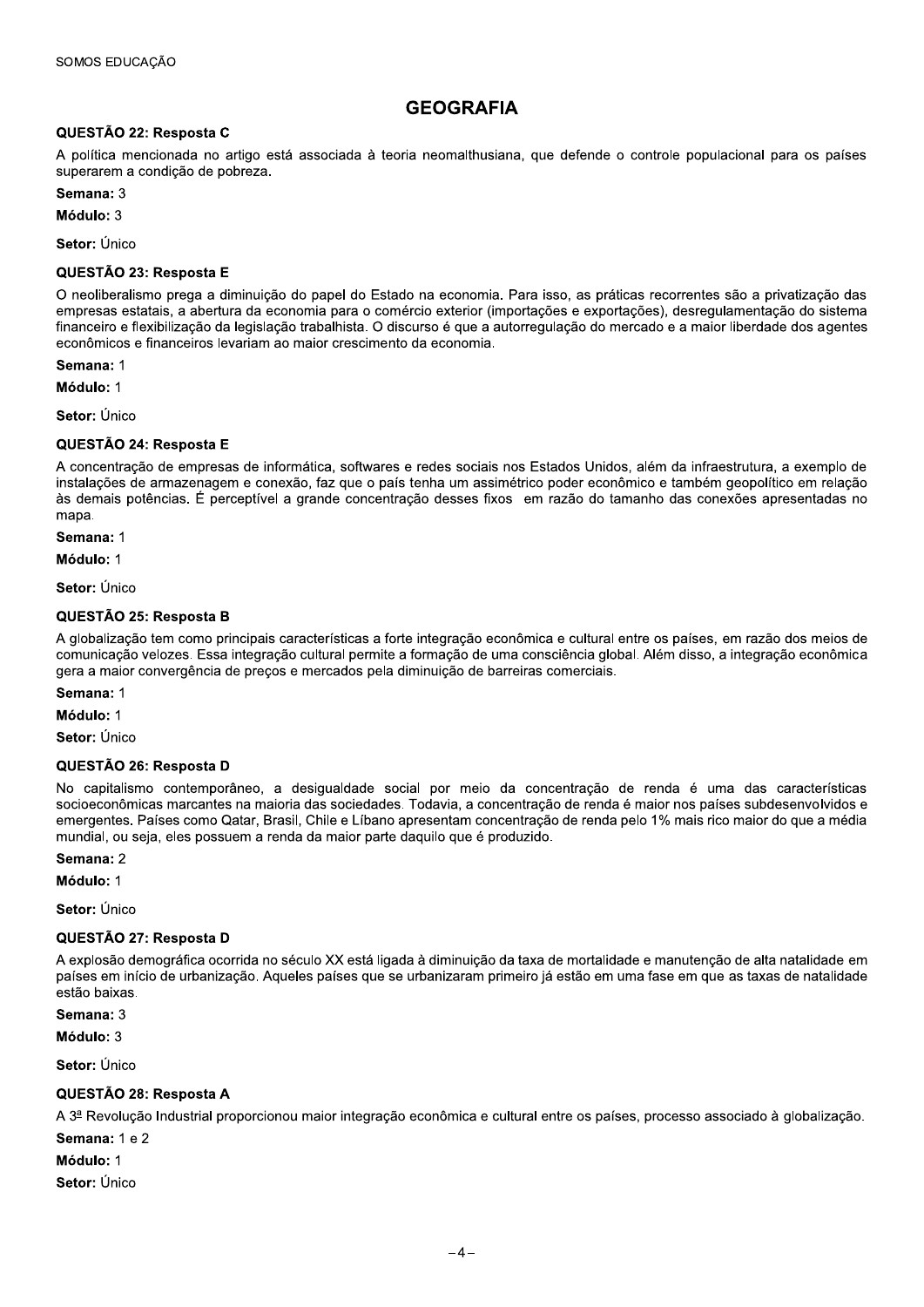#### QUESTÃO 29: Resposta E

Apesar de o IDH medir a qualidade de vida interna dos países, ao se comparar a classificação dos países nesse índice é possível perceber as desigualdades mundiais. Alguns alunos podem confundir essa situação com o Índice de Gini, que calcula a desigualdade interna dos países.

Semana: 2

Módulo: 1

Setor: Único

#### QUESTÃO 30: Resposta C

Ao expor países dos continentes africano e asiático e o produto do qual dependem, percebe-se que esses países, pobres e em desenvolvimento, são dependentes de produtos de baixo valor agregado.

Semana: 2

Módulo: 1

Setor: Único

#### QUESTÃO 31: Resposta B

A afirmativa I está errada, pois o Japão não se encontra entre os países mais populosos do mundo. A afirmativa III está errada, pois os países europeus estão entre os que possuem maior densidade demográfica.

Semana: 3

Módulo: 2

Setor: Único

#### QUESTÃO 32: Resposta B

O novo acordo USMCA de fato cria regulamentações em alguns setores industriais do México e do Canadá, na tentativa de eguiparar os custos de produção desses países com os EUA e atrair indústrias para o país de Trump.

Semana: 2

Módulo: 1

Setor: Único

## **HISTÓRIA**

#### QUESTÃO 33: Resposta C

O processo de democratização do liberalismo refere-se à conquista de direitos políticos por parte da população. Nos regimes liberais da época, essa conquista referia-se sobretudo à abolicão do voto censitário e à implantação do voto universal – em que pese a restrição ainda existente ao voto feminino na maior parte do mundo. A consolidação da industrialização foi acompanhada pelo crescimento de movimentos operários, como o surgimento de partidos formados por esses trabalhadores.

Semana: 1

Módulo: 1

Setor: Único

#### QUESTÃO 34: Resposta E

A filosofia política iluminista, tendo suas bases lancadas por John Locke, propunha, entre seus princípios, a figura do governante como alguém adeguado à vontade da sociedade, o que remete à prática do voto. As ideias de outros pensadores iluministas, como Montesquieu (Constituição escrita e separação de poderes) e Voltaire (liberdade de expressão), também influenciaram na prática do liberalismo político.

Semana: 1

Módulo: 1

Setor: Único

#### QUESTÃO 35: Resposta D

O movimento revolucionário de 1848 (Primavera dos Povos) foi uma grande explosão revolucionária popular, de caráter espontâneo, e que muitas vezes expressou as primeiras correntes do pensamento social do século XIX, notadamente o socialismo dito "utópico". Nesse ano, Marx e Engels apenas começaram a divulgar suas ideias, com a publicação do Manifesto Comunista, sendo ainda muito cedo para que tivesse qualquer influência no movimento operário.

Semana: 1 Aula: 2 Módulo: 1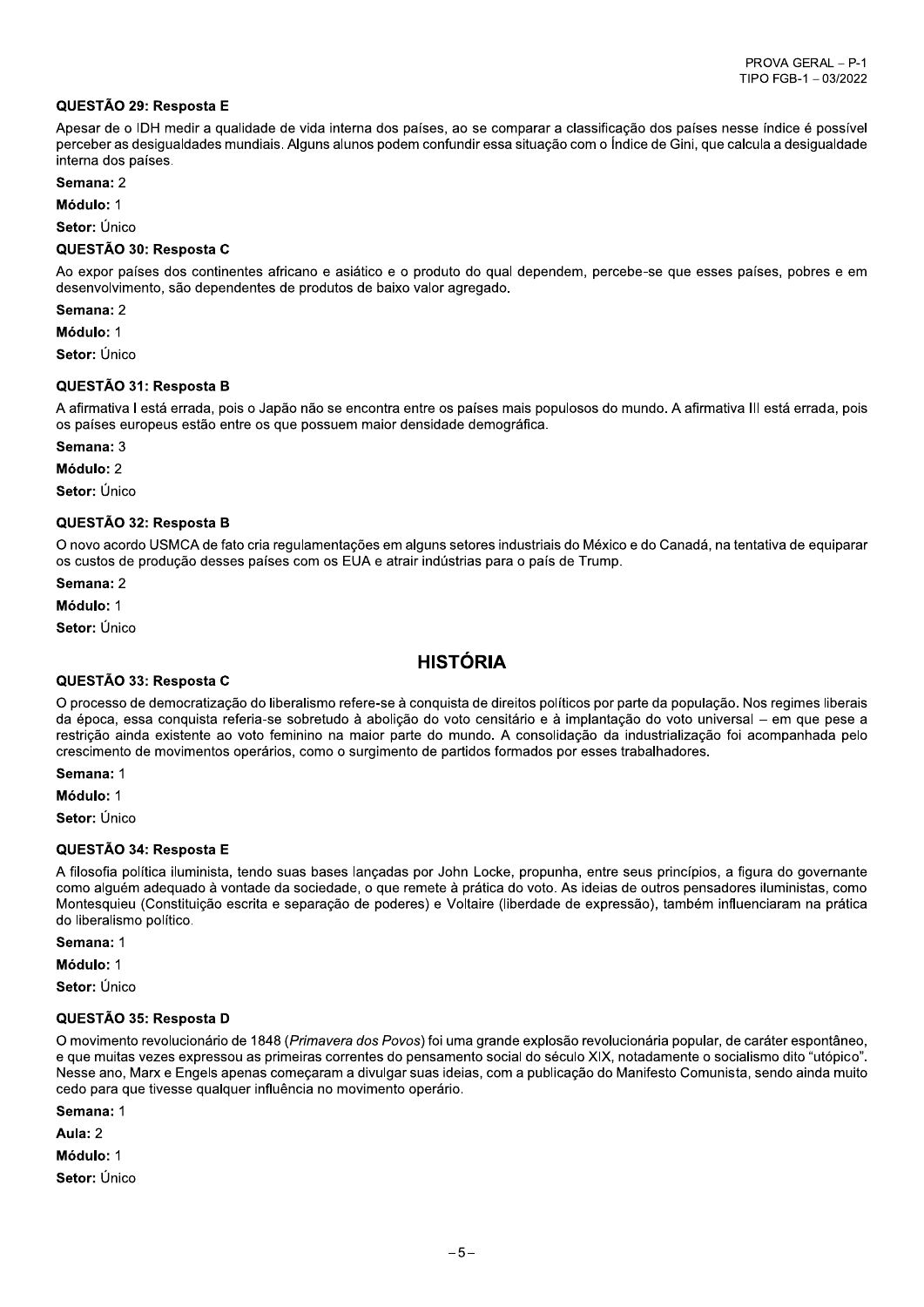#### QUESTÃO 36: Resposta A

O anarquismo se apresenta como uma corrente libertária que, ao denunciar o poder, identifica nas instituições sua principal forma de atuação, pretendendo, portanto, aboli-las; e a principal dessas instituições seria o Estado. Já o projeto socialista previa uma revolução proletária, que iria substituir o estado burguês pelo estado socialista, responsável pelo controle centralizado da economia e dotado de poderes gigantescos.

Semana: 1

Módulo: 1

Setor: Único

#### QUESTÃO 37: Resposta C

A Primavera dos Povos teve esse nome justamente pela pluralidade dos povos envolvidos, como um "florescimento" revolucionário por todo o continente europeu, não podendo, portanto, ser considerado restrito apenas à França e à Inglaterra (onde, aliás, não ocorreu nenhuma agitação significativa). O movimento foi popular, contando inclusive com a participação de operários e desempregados, e repercutiu além do continente europeu, servindo como influência, por exemplo, para a Revolução Praieira, em Pernambuco.

Semana: 2

Módulo: 2

Setor: Único

#### QUESTÃO 38: Resposta E

A derrubada de estátuas tem sido um movimento bastante frequente nos últimos anos, e deve-se a uma reavaliação das figuras homenageadas, questionando-se a aparente "grandeza" de suas ações. Na Comuna de Paris, o movimento popular resultou na derrubada de símbolos do antigo poder burguês ou monárguico, agora guestionados pelo novo regime popular que governava a cidade.

Semana: 2

Módulo: 2

Setor: Único

#### QUESTÃO 39: Resposta C

O princípio de autodeterminação dos povos é ao mesmo tempo uma expressão do liberalismo (remontando às ideias de John Locke de que cada sociedade deve ser responsável por seu próprio governante), mas também um forte estímulo a movimentos de unificação e emancipação nacional, fortalecendo e estimulando o nacionalismo no século XIX.

#### Semana: 2

Módulo: 2

Setor: Único

#### QUESTÃO 40: Resposta A

A doutrina do Destino Manifesto, de clara inspiração religiosa, marcou a política externa dos Estados Unidos no século XIX, servindo de legitimação para a anexação de territórios e sua incorporação na economia capitalista do país, em um movimento chamado de avanço rumo ao Oeste.

Semana: 3

Módulo: 2

Setor: Único

#### QUESTÃO 41: Resposta B

O fragmento apresentado, da Constituição dos Estados Confederados (ou seja, os estados do Sul), refere-se à legitimidade e à ampliação da escravidão, algo que era combatido pela União (os estados do Norte). A questão da escravidão foi um dos principais fatores que levaram Sul e Norte dos Estados Unidos à querra no século XIX.

Semana: 3

Módulo: 2

Setor: Único

#### QUESTÃO 42: Resposta C

No parlamentarismo ocorrido durante o Segundo Reinado (1840-1889), o imperador exerceu uma forte interferência sobre o Poder Legislativo, valendo-se tanto das atribuições do Poder Moderador quanto de sua nomeação de quem ocuparia o cargo do Primeiro-Ministro (Presidente do Conselho de Ministros). Por inverter determinadas lógicas do modelo parlamentarista britânico, o parlamentarismo do Império Brasileiro foi chamado de "às avessas".

Semana: 3

Módulo: 3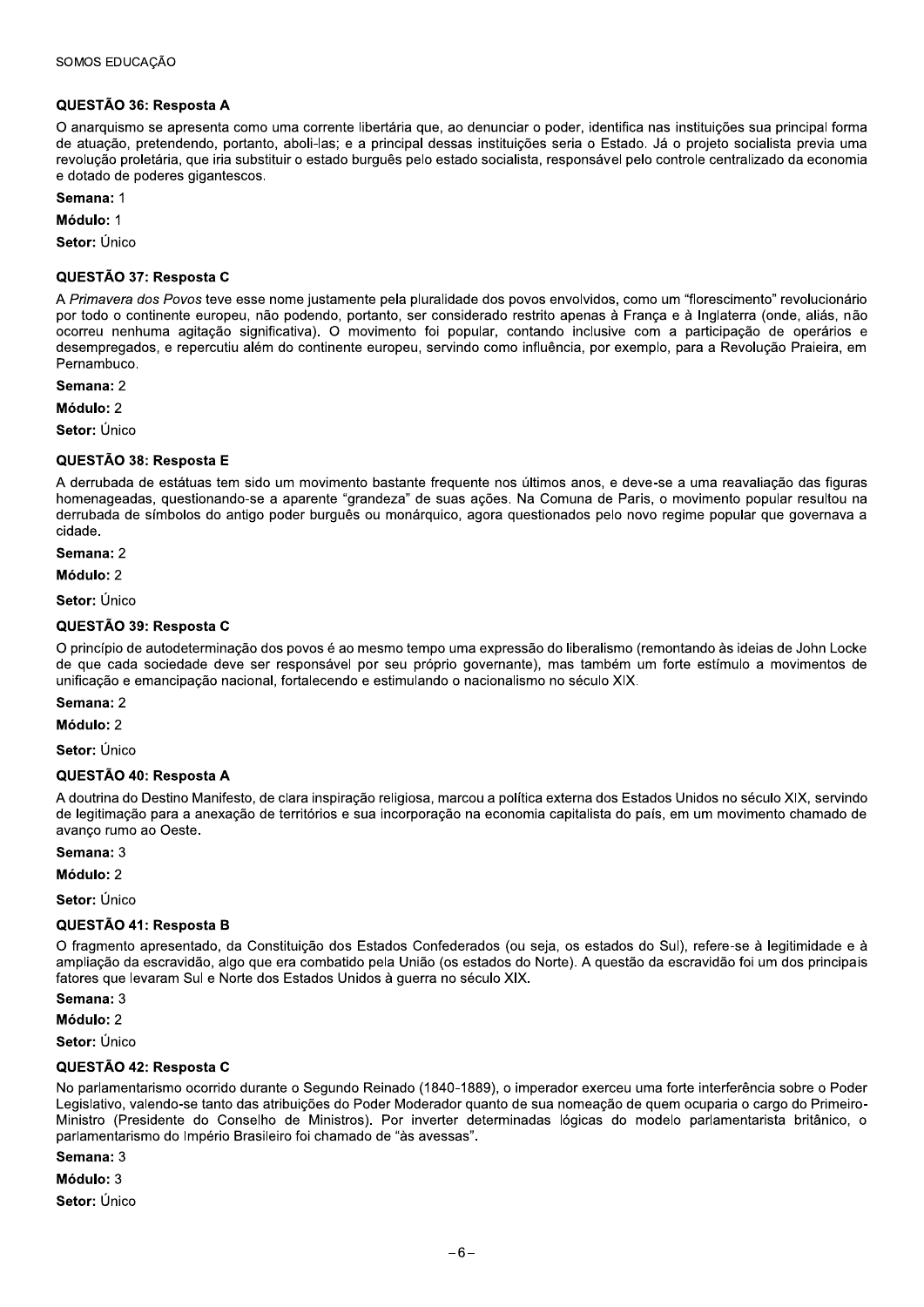#### QUESTÃO 43: Resposta E

A percepção de que não havia grandes diferenças entre o Partido Conservador ("saquaremas") e o Partido Liberal ("luzias") ao longo do Segundo Reinado (1840-1889) decorre do fato de que ambos eram organizações políticas controladas por representantes das aristocracias latifundiárias brasileiras, defendendo o regime monárquico com o poder centrado na autoridade do imperador, a unidade territorial e a escravidão.

Semana: 3

Módulo: 3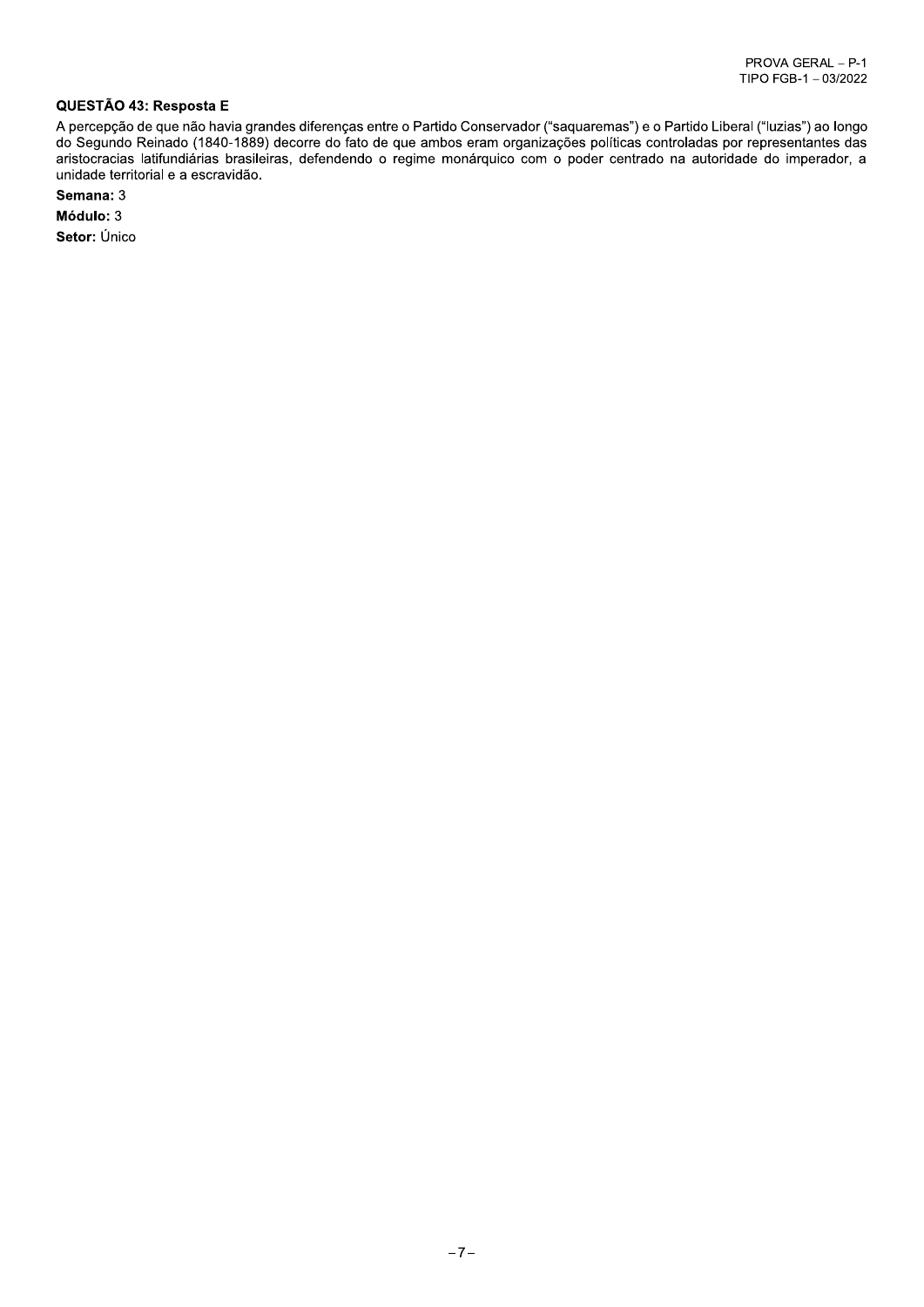## **FILOSOFIA**

#### QUESTÃO 44: Resposta B

O início da Idade Moderna foi palco de um grande conjunto de transformações que ampliou o horizonte intelectual europeu e ajudou no desenvolvimento de um novo olhar sobre a natureza. Ao romperem com explicações tradicionais e inquestionáveis, ajudaram a estimular o pensamento crítico, antidogmático e mais capaz de possibilitar a intervenção do homem no mundo natural (por exemplo, a partir do novo discurso científico).

#### $S<sub>emana</sub>1$

Módulo:1

Setor: Único

#### QUESTÃO 45: Resposta B

Por meio dos sentidos (por exemplo, a visão), obtemos o conhecimento do mundo material em nossa volta, criando imagens de objetos. De acordo com Descartes, o conhecimento obtido dos sentidos sempre será provável e incerto. Já a razão vai além de simplesmente criar representações de objetos, estabelecendo relações, explicações e conceitos de validade universal com as operações da intuição e dedução.

Semanas: 2 e 3

Módulo: 1

Setor: Único

#### QUESTÃO 46: Resposta A

O pensamento de Descartes partia da dúvida para questionar a validade ou veracidade de todo o conhecimento. Seu objetivo, ao contrário das fake news, não era a obtenção e vantagens políticas, mas a busca de algum princípio que estivesse além da dúvida, ou seja, que não pudesse ser questionado, e tal princípio serviria como ponto de partida para a construção de um novo saber – agora, sim, impossível de ser questionado, dada sua clareza e precisão.

Semana: 2

Módulo: 1

Setor: Único

#### QUESTÃO 47: Resposta E

O "gênio maligno" refere-se a uma situação hipotética proposta por Descartes que, ao não poder ser desmentida, criava um princípio de dúvida em relação à existência da realidade material e a todo conhecimento obtido por meio dos sentidos, o que resultava em ilusão e na dedução lógica da única certeza que se pode ter, de acordo com Descartes, que é a existência nos sujeitos de uma substância pensante capaz de duvidar, rejeitar e desconfiar das coisas.

#### Semana: 2 e 3

Módulo: 1

Setor: Único

#### QUESTÃO 48: Resposta B

O trecho afirma que Descartes generaliza e reproduz procedimentos da geometria em suas obras sobre a questão do método. Isso mostra como o método cartesiano, mesmo quando não tratava de questões matemáticas, foi fortemente influenciado pela matemática.

Semana: 3

Módulo: 1

Setor: Único

## **SOCIOLOGIA**

#### QUESTÃO 49: Resposta B

Um conceito sociológico de Poder ultrapassa, normalmente, o espaço estritamente político. Parte do Poder como relação social que envolve coerção e aceitação dos agentes no exercício da dominação, seja política, econômica ou religiosa. Não se limita, então, ao medo da violência, pode impedir ou não a mobilidade das pessoas entre os estratos sociais, pode estar ligado ou não a líderes místicos e, se tem base fundamentalmente econômica, é esta que fundamenta os tracos culturais dominantes da sociedade.

Semana: 1

Módulo: 1

Setor: Único

#### QUESTÃO 50: Resposta A

Uma primeira e básica nocão de Estado está associada à concepção de Poder político como monopólio da forca repressiva e do Direito como estabelecimento das normas de conduta para um grupo social. Entretanto, nem se propõe aqui que o conceito de Estado deva se limitar a esse aspecto, nem que a ideia fundamental de Poder deve ser restrita ao cenário histórico do Estado.

Semana: 1

Módulo: 1